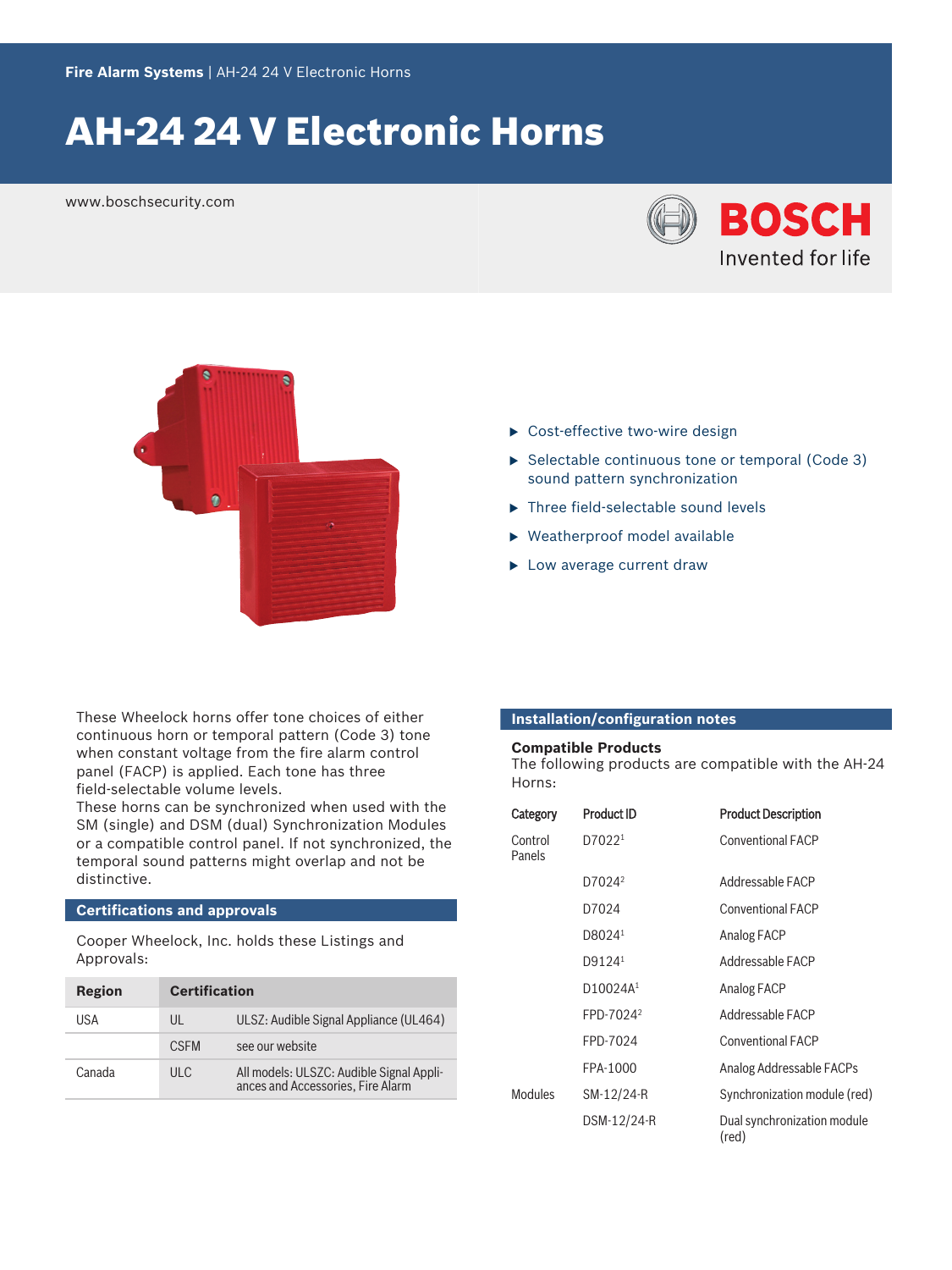| RSSP-241575W-FR | Fixed-candela retrofit strobe<br>plate |
|-----------------|----------------------------------------|
| RSSP-24MCW-FR   | Multi-candela retrofit strobe<br>plate |
| RSSP-24MCWH-FR  | High-candela retrofit strobe<br>plate  |

1 For synchronization, use the SM or DSM Synchronization Modules. The synchronization module must be set for 24 VDC operation. When used, the D7022 must be set for 24 VDC operation. 2 When used with a D7039 Multiplex Expansion Module, the FPD-7024 and D7024 become addressable fire alarm control panels (FACPs).

# **Mounting Considerations** Use as Combination Appliance

Where combination appliances are required, the AH-24-R Horn can be used with the RSSP-241575W-FR Fixed‑candela, RSSP‑24MCW‑FR Multi‑candela, or RSSP‑24MCWH‑FR High‑candela Retrofit Strobe Plates that are designed to meet or exceed the latest requirements of NFPA 72, ANSI 117.0 and UL 1971. The horns and retrofit strobe plates are also compatible with the SBL2‑R Retrofit Device Back Box.

# Outdoor or Severe Environment Applications

For an outdoor application or a severe environment (NEMA 3R) application, the AH‑24WP Weatherproof Horn in combination with a WBB‑R Weatherproof Back Box must be mounted on a flat wall such that the wall covers the entire rear surface of the back box. The back box must have its drain holes pointed toward the ground. The knockouts in the rear surface of the back box must remain intact.

The knockout hole on top of the back box is sized for a half-inch conduit and matching connector. A proper watertight conduit fitting must be used.

# Indoor Applications

The AH‑24‑R and AH‑24‑W Horns are equipped with a mounting plate that mounts on the indicated back boxes for the indicated applications:

|                  | Conduit<br>Applications | Surface<br>Mounted | Flush<br>Mounted |
|------------------|-------------------------|--------------------|------------------|
| Single-gang      |                         |                    |                  |
| Double-gang      |                         | ٠                  | ٠                |
| Four-inch square |                         | ٠                  | ٠                |
| 100-mm European  |                         | ٠                  |                  |
| SHBB-R           |                         | ٠                  |                  |

The AH‑24WP Weatherproof Horn can be indoor surface-mounted on a deep (>2.125 in. [5.4 cm]), fourinch square back box.

# **Wiring**



# **Notice**

Do not use these horns in coded systems in which the voltage is cycled on and off.

The input terminals accept wires with diameters between 18 AWG and 12 AWG (ISO 0.75 mm<sup>2</sup> and 4 mm<sup>2</sup> ).

| <b>Parts included</b> |                       |  |
|-----------------------|-----------------------|--|
| Quant.                | Component             |  |
| 1                     | Horn                  |  |
| 1                     | <b>Mounting Plate</b> |  |
| 1                     | Hardware pack         |  |
|                       | Literature pack       |  |
|                       |                       |  |

#### **Technical specifications**

#### **Environmental Considerations**

| Relative Humidity:       | Up to 95%, non-condensing      |
|--------------------------|--------------------------------|
| Temperature (operating): | +32°F to +120°F (0°C to +49°C) |

### **Horn Ratings at 24 VDC**

#### Continuous Horn

| Reverberant dBA at 10 ft (3 m) per<br>UL464: | High: 91 dBA<br>Medium: 88 dBA<br>Low: 83 dBA |
|----------------------------------------------|-----------------------------------------------|
|                                              |                                               |

### Temporal (Code 3) Horn

| Reverberant dBA at 10 ft (3 m) per | High: 87 dBA   |
|------------------------------------|----------------|
| UL464:                             | Medium: 84 dBA |
|                                    | Low: 79 dBA    |

#### **Notice**

i

The sound output for the Temporal (Code 3) mode is rated lower than in Continuous mode because the time that the horn is off is averaged into the sound output rating. When the horn produces a tone in Temporal mode, its sound pressure is the same as the Continuous mode.

### **Mechanical Properties**

| Dimensions $(H \times W \times D)$ : | $4.125$ in. x $4.125$ in. x $1.25$ in.<br>$(10.5 \text{ cm} \times 10.5 \text{ cm} \times 3.2 \text{ cm})$ |
|--------------------------------------|------------------------------------------------------------------------------------------------------------|
| Material:                            | Molded plastic enclosure                                                                                   |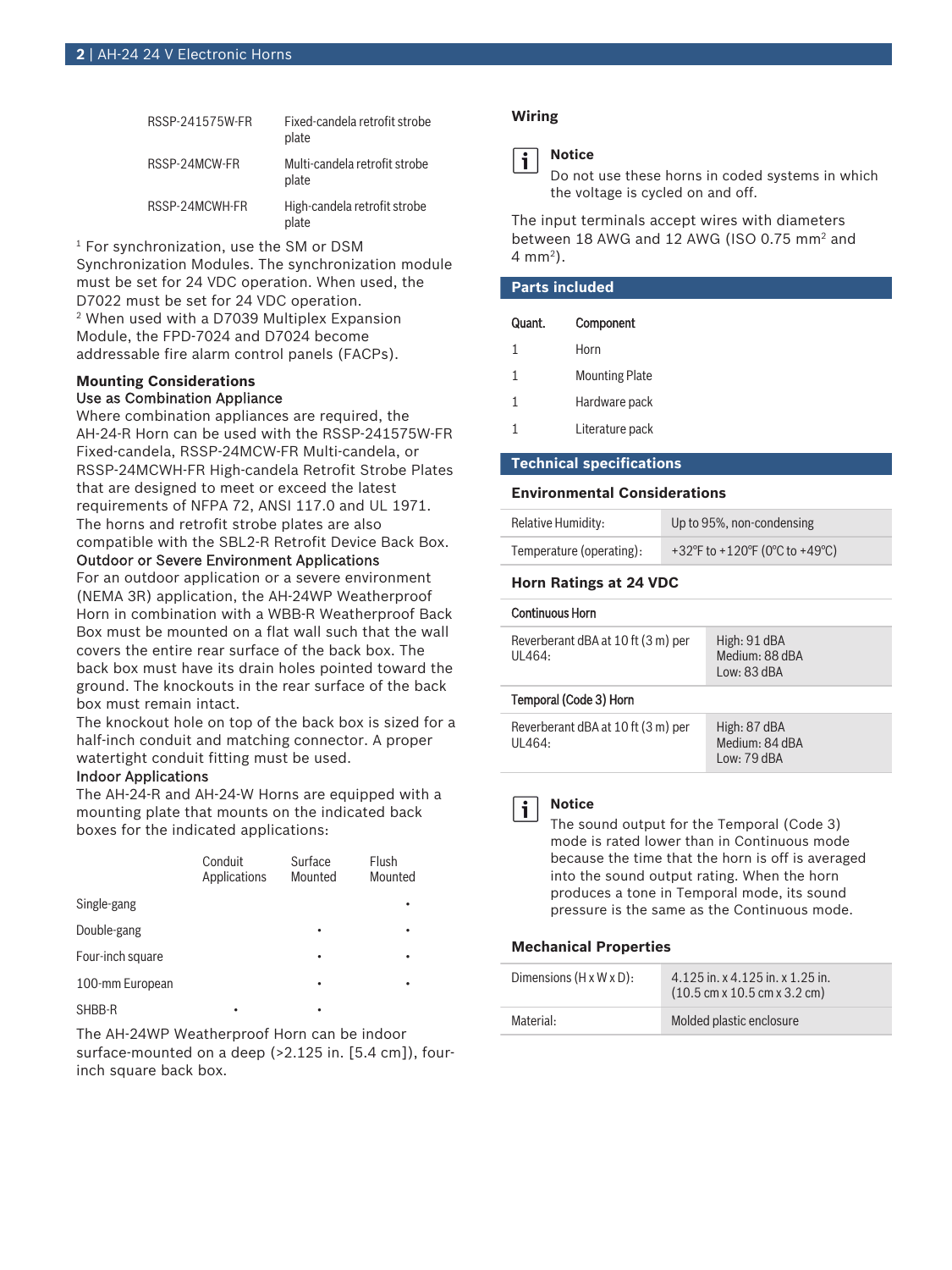### **Power Requirements**

| Current (maximum) VDC:  | High dBA: 80 mA<br>Medium dBA: 43 mA<br>Low dBA: 21 mA |
|-------------------------|--------------------------------------------------------|
| Current (maximum) VFWR: | High dBA: 90 mA<br>Medium dBA: 51 mA<br>Iow dBA: 41 mA |
| Voltage (input)         | 24 VDC nominal; 16 VDC or FWR to<br>33 VDC or FWR      |

# **Ordering information**

### **AH‑24‑R 24 VDC Electronic Horn (red)**

Red, two‑wire, 24 V electronic horns with three field‑selectable sound levels and continuous tone or temporal (Code 3) sound patterns Order number **AH-24-R**

# **AH‑24‑W 24 VDC Electronic Horn (white)**

White, two-wire, 24 V electronic horns with three field‑selectable sound levels and continuous tone or temporal (Code 3) sound patterns Order number **AH-24-W**

#### **AH‑24WP‑R 24 VDC Weatherproof Electronic Horn (red)**

Weatherproof, white, two-wire, 24 V electronic horns with three field‑selectable sound levels and continuous tone or temporal (Code 3) sound patterns Order number **AH-24WP-R**

# **Accessories**

# **BB‑R Steel Back Box**

Black, 10.2 cm (4 in.) square, 3.8 cm (1.5 in.) deep Order number **BB-R**

# **DBB‑R Steel Back Box (red)**

8.6 cm (3.375 in.) square, 5.6 cm (2.1875 in.) deep Order number **DBB-R**

#### **NATP‑R Trim Plate (red)**

13.3 cm (5.25 in.) square, 2.1 cm (0.8125 in.) thick. Not Available. Order number **NATP-R**

# **NATP-W Trim Plate (white)**

13.3 cm (5.25 in.) square, 2.1 cm (0.8125 in.) thick Order number **NATP-W**

#### **RP‑R Retrofit Plate (red)**

20.3 cm (8 in.) high, 14.9 cm (5.875 in.) wide. Not Available. Order number **RP-R**

# **SBL2‑R Retrofit Device Back Box (red)**

dimensions 27.8 cm (10.9 in.) x 15.5 cm (6.1 in.) x 4.3 cm (1.7 in.) Not Available. Order number **SBL2-R**

### **SFP‑R Semi‑flush Plate (red)**

15.2 cm (6 in.) square by 0.8 cm (0.3125 in.) thick Order number **SFP-R**

### **SHBB‑R Shallow Surface Back Box (red)**

12.7 cm (5 in.) square by 4 cm (1.56 in.) deep Order number **SHBB-R**

#### **SSB‑4 Ceiling Support Bridge**

60.3 cm (23.75 in.) long by 16.5 cm (6.5 in.) wide Order number **SSB-4**

# **WBB‑R Weather‑resistant Back Box (red)**

10.5 cm (4.125 in.) square by 5.1 cm (2 in.) deep Order number **WBB-R**